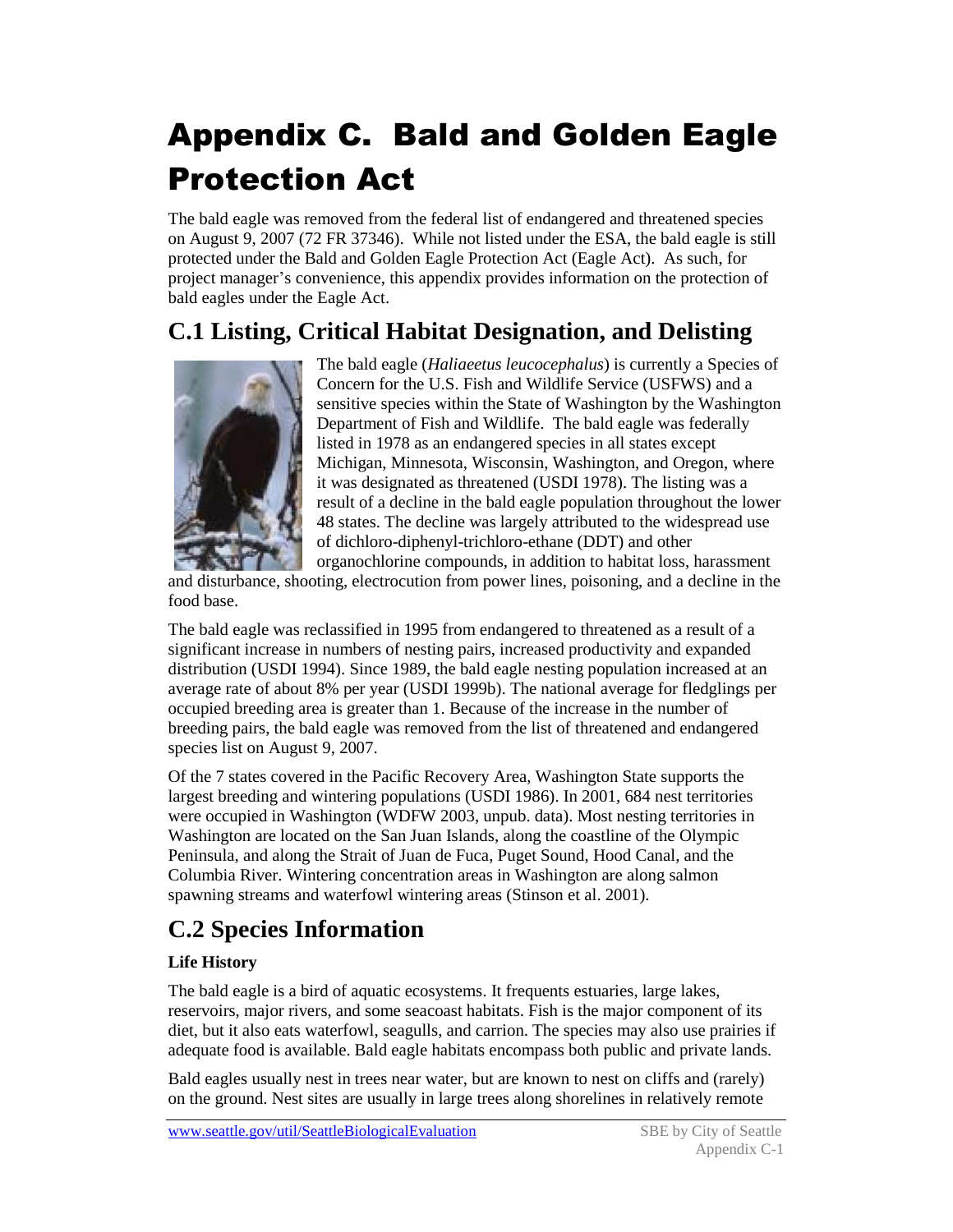areas that are free of disturbance. The trees must be sturdy and open to support a nest that is often 5 feet (1.5 m) wide and 3 feet (0.9 m) deep. Adults tend to use the same breeding areas year after year, and often the same nest, though a breeding area may include 1 or more alternate nests. In winter, bald eagles often congregate at specific wintering sites that are generally close to open water and offer good perch trees and night roosts.

It is presumed that once they mate, the bond is long-term, though documentation is limited. Variations in pair bonding are known to occur. If one mate dies or disappears, the other will accept a new partner. The female bald eagle usually weighs 10 to 14 pounds (4.5 to 6.4 kg) and is larger than the male, which weighs 8 to 10 pounds (3.6 to 4.5kg). Bald eagle wings span 6 to 7 feet (1.8 to 2.1 m).

Bald eagle pairs begin courtship about a month before egg-laying. In the south, courtship occurs as early as September, and in the north, as late as May. The nesting season lasts about 6 months. Incubation lasts about 35 days and fledging takes place at 11 to 12 weeks of age. Parental care may extend 4 to 11 weeks after fledging (Wood et al. 1998). The fledgling bald eagle is generally dark brown except for the underwing linings, which are primarily white. Between fledging and adulthood, the bald eagle's appearance changes with feather replacement each summer. Young dark bald eagles may be confused with the golden eagle, *Aquila chrysaetos*. The bald eagle's distinctive white head and tail are not apparent until the bird fully matures, at 4 to 5 years.

As they leave their breeding areas, some bald eagles stay in the general vicinity while most migrate for several months and hundreds of miles to their wintering grounds. Young eagles may wander randomly for years before returning to nest in natal areas.

Wintering bald eagles often roost at communal sites that give shelter during inclement weather. Bald eagles may roost communally in single trees or large forest stands of uneven ages. Bald eagles may remain at their daytime perches throughout the night as well, but bald eagles typically gather at large communal roosts in the evening.

Communal night roosting sites are traditionally used year after year and are characterized by favorable microclimatic conditions. Roost trees are usually the largest and have the most open structure (Keister and Anthony 1983, Watson and Pierce 1998). They are often located in areas that provide a more favorable microclimate during inclement weather (Knight et al. 1983, Keister et al. 1985, Watson and Pierce 1998). Prey sources may be available in the general vicinity, but for roosting, close proximity to food is not as critical as the need for shelter.

### **C.3 Species Occurrence in Action Areas**

Bald eagles occur as year-round residents in Washington. Resident and wintering populations of bald eagles are known to occur in the action areas identified in this SBE. Bald eagles use the area throughout the year, including the breeding and wintering seasons.

Bald eagle foraging habitat, both summer and winter, occurs throughout western Washington. The action areas contain ample active eagle foraging habitat (perch site along shorelines and accessibility to fish) and can support the species in both winter and summer (Stinson et al. 2001).

#### **North Seattle/Puget Sound**

No bald eagle nests are known to be located in this action area.

### **Elliott Bay**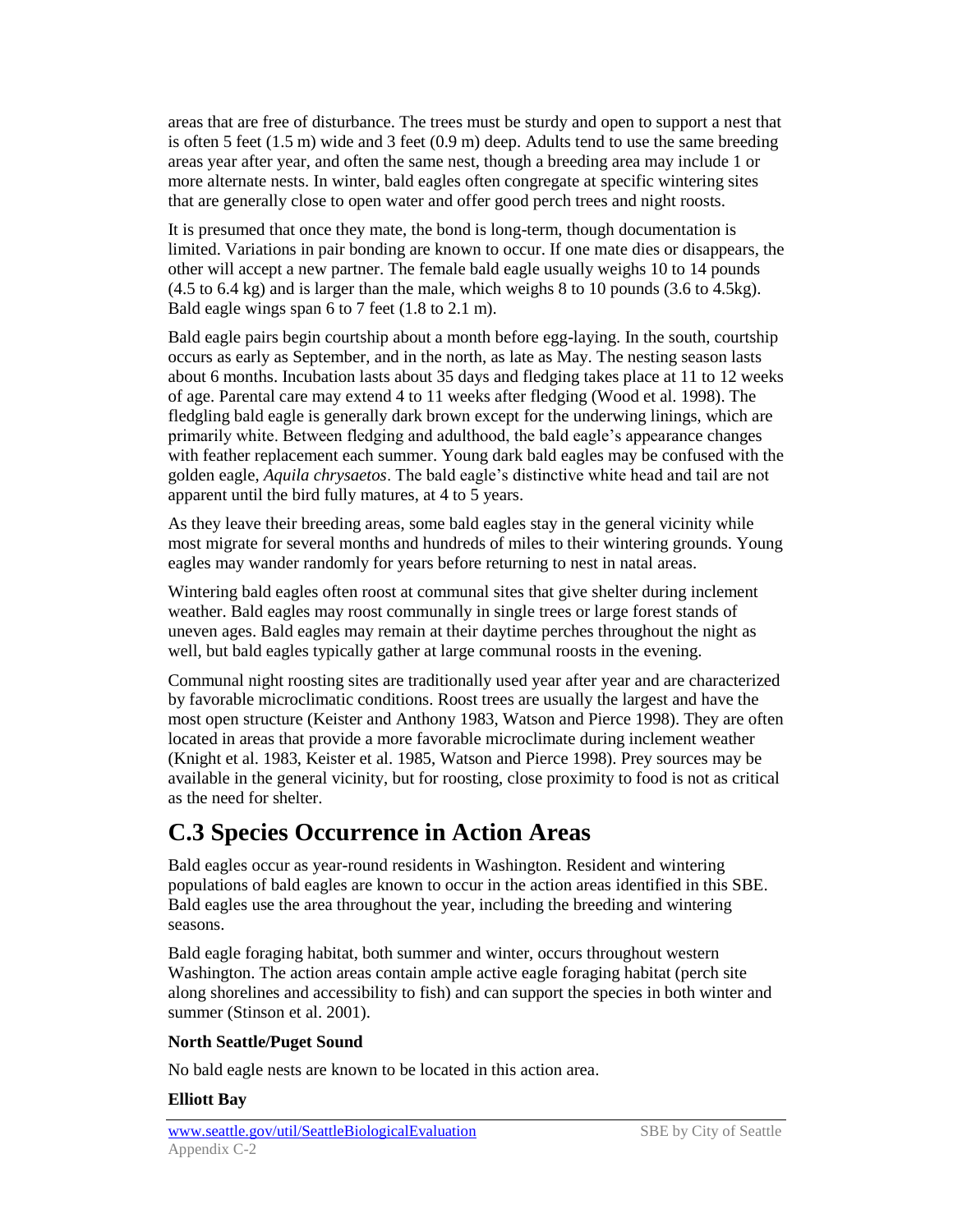Six bald eagle nests are located in the Elliott Bay action area. Five are located within Discovery Park and one located along Magnolia Bluff. Two of these nests have been regularly surveyed and have been active with young being produced. All the nests have been surveyed and have been found active (WDFW 2010b).

### **Lake Washington Ship Canal**

Two bald eagle nests are located in the Ship Canal action area. Both are located near Green Lake and the Woodland Park Zoo. Both nests have been active over the past 10 years (WDFW 2010b).

#### **Lower Green/Duwamish**

One active bald eagle nest is located in the Lower Green Duwamish action area, along Marginal Way (WDFW 2010b).

### **North Lake Washington**

Three bald eagle nests are located in the North Lake Washington action area. Two nests are near Wolf Bay. The third nest is near the University Village. Two of these nests were constructed since 1997. No survey has been conducted to see if young have been produced. No information is available on the third nest and whether it is active.

### **South Seattle/Puget Sound**

Two bald eagle nests are located in the South Seattle/Puget Sound action area. One bald eagle nest is located near Lincoln Park. The other nest is located near Seacrest Marina Park. Both nests are still active (WDFW 2010b).

### **South Lake Washington**

Seven bald eagle nests are located in the South Lake Washington action area. One is located in Deadhorse Canyon and may be located within Lakeridge. Three nests are located within Seward Park. All nests are active. Three nests are located near the Broadmoor Golf Course and the University of Washington Arboretum. Two of these nests have been found active and one inactive (WDFW 2010b).

### **C.4 Effects of the Action on Bald Eagles**

### **Effects on Nesting Eagles**

### **Disturbance**

Nesting territories within an action area are subject to disturbance from construction and potential long-term project use. Any potentially disturbing activity in excess or under the right conditions can alter a bald eagle's normal behavior or induce nesting failure (Grubb and King 1991). The response of nesting eagles to human activity can range from behavioral, such as flushing or reduced nest attendance, to nest failure (Fraser et al. 1985, McGarigal et al. 1991, Grubb and King 1991, Grubb et al. 1992, Anthony et al. 1995, Steidl and Anthony 1996, Watson and Pierce 1998). The magnitude of the response varies inversely with distance and increases with disturbance duration, the number of vehicles or pedestrians per event, visibility, sound, and position relative to affected eagle (Grubb and King 1991).

Bald eagles vary in their sensitivity to disturbance, but generally nest away from human disturbance (Stinson et al. 2001). Watson and Pierce (1998) found that vegetative screening and distance were the 2 most important factors determining the impact of disturbances. Heavy vegetative screening can dramatically reduce eagle response to human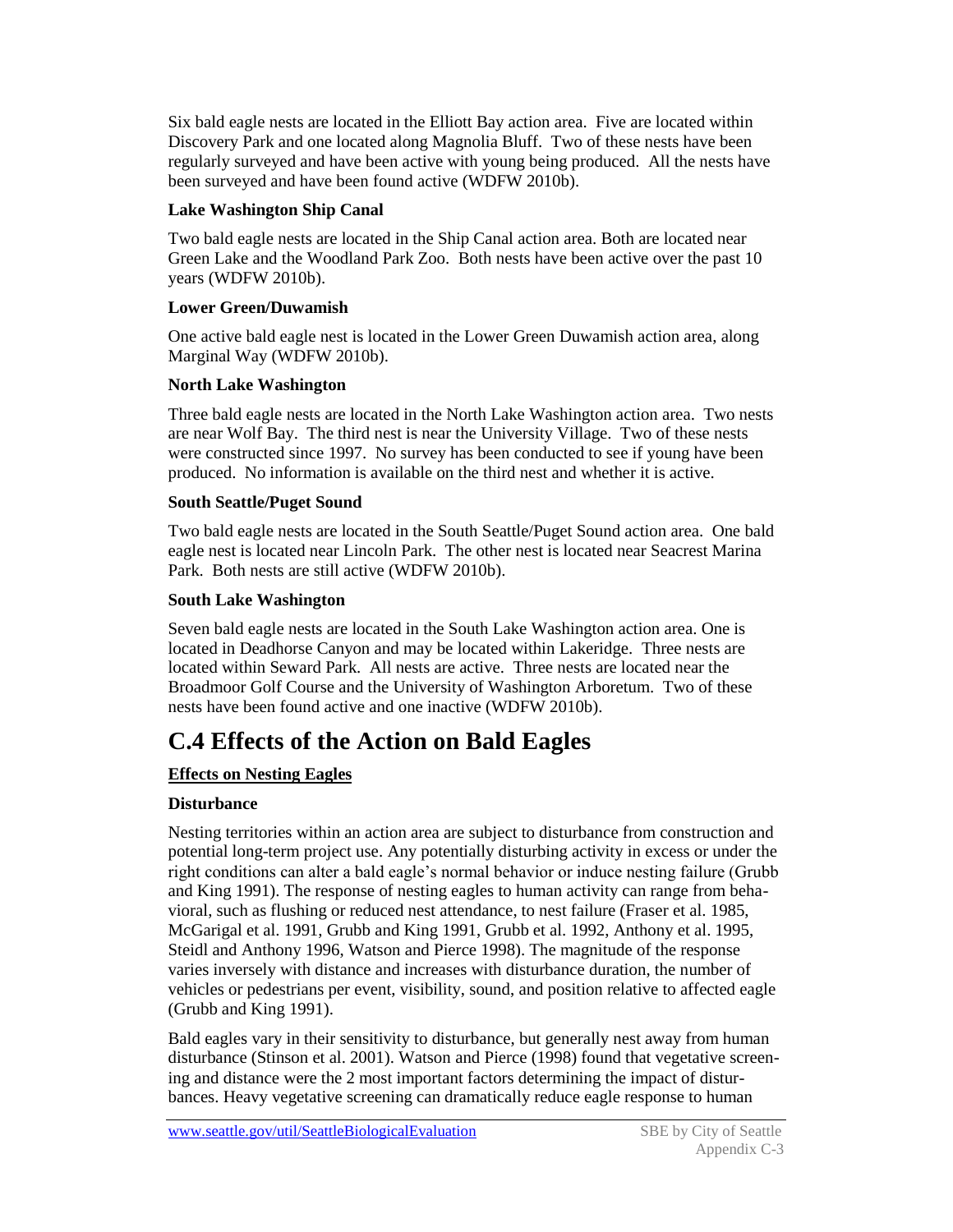activity. Human activities that are distant, of short duration, out of sight, few in number, below the nest, and quiet have the least impact (Grubb and King 1991). Parson (1994) reported that successful nests had lower densities of human residences within about 295 feet (90 m) than unsuccessful nests. Larger set-back distances for buildings have been correlated with greater eagle use. Hodges et al. (1984) reports that in coastal British Columbia, adult eagles and active nests were found in higher than expected numbers in undisturbed habitat, and that disturbed habitat with no remnant old-growth contained far fewer adult birds and no active nests. Grubb et al. (1992) reported the threshold for alert response was about 1,800 feet (549 m) [and for flight response was about 650 feet (195 m)] for breeding bald eagles in Michigan and Arizona, with vehicles and pedestrians eliciting the highest response frequencies.

Bald eagle tolerance of disturbance may depend in part on prior experience and the level of the nesting population relative to carrying capacity. Disturbance experiments conducted by Steidl and Anthony (2000) suggested that bald eagles habituated somewhat over 24 hours to camping about 330 feet (100 m) from nests, but the tendency was not cumulative, with each disturbance being essentially independent of the last. Bald eagles exhibit strong year-to-year fidelity to a nest territory and have been shown to be reluctant to abandon a territory despite increased disturbance and habitat alteration (Stinson et al. 2001). A small but apparently growing number of bald eagles in Washington have been exhibiting an unexpected tolerance to human presence and activities, and nesting successfully in close proximity to homes (Watson et al. 1999). However, this may be the result, in part, from a local shortage of nesting habitat. Nest site fidelity may be stronger when the population is at carrying capacity and no vacant suitable sites are available (Stinson et al. 2001).

Bald eagles may be deterred from nesting, perching, foraging, or wintering within 0.25 mile (0.4 km) of project sites if there will be increases in pedestrian and vehicular traffic. An increase in traffic is not anticipated within Seattle because most areas within the City are already highly urbanized. However, an increase in activity due to future projects less than 0.25-mile (0.4 km) from bald eagle nests can affect bald eagle behavior indirectly through the associated increase in pedestrian activity (Watson and Pierce 1998). Studies have shown pedestrian traffic is more disturbing than auto traffic or aircraft (Fraser et al. 1985, Grubb and King 1991, Grubb et al. 1992).

Pile driving generates the highest noise level of all common construction activities (Bolt et al. 1971). Noise measurements of impact driving of steel piles taken by Washington State Ferries at the Anacortes terminal recorded Lmax readings (peak sound emitted from a source) that averaged between 105 to115 dB at 50 feet (15.3 m) (Visconty 2000). Heavy equipment operation for road construction generates noise levels of 77 to 96 dB at 50 feet (15.3 m). A general equation of noise propagation for pulsed sound in air is that there is a 7.5 dB loss for each doubling of distance in areas of soft (forested) ground cover. Noise begins to disturb most birds at 80 to 85 dB, and the sound level threshold for the flight response is around 95 dB (Awbrey and Bowles 1990).

Bottorff et al. (1987) observed bald eagle behavior in response to wood or steel pile driving and determined that impact driving of steel piles may have flushed bald eagles at 4,000 feet (1,219 m). Stanford et al. (1997) determined density and distribution of bald eagles during construction of a dam on the Ohio River and documented a significant reduction in bald eagle numbers within 1 mile (1.6 km) of the construction site. The mean distribution of bald eagles also shifted from a point 0.5-mile (0.8 km) upstream from the dam construction site to a point 1.5 miles (2.4 km) upstream. Pile driving was identified as the most notable disturbance during construction of the dam. Impact driving of steel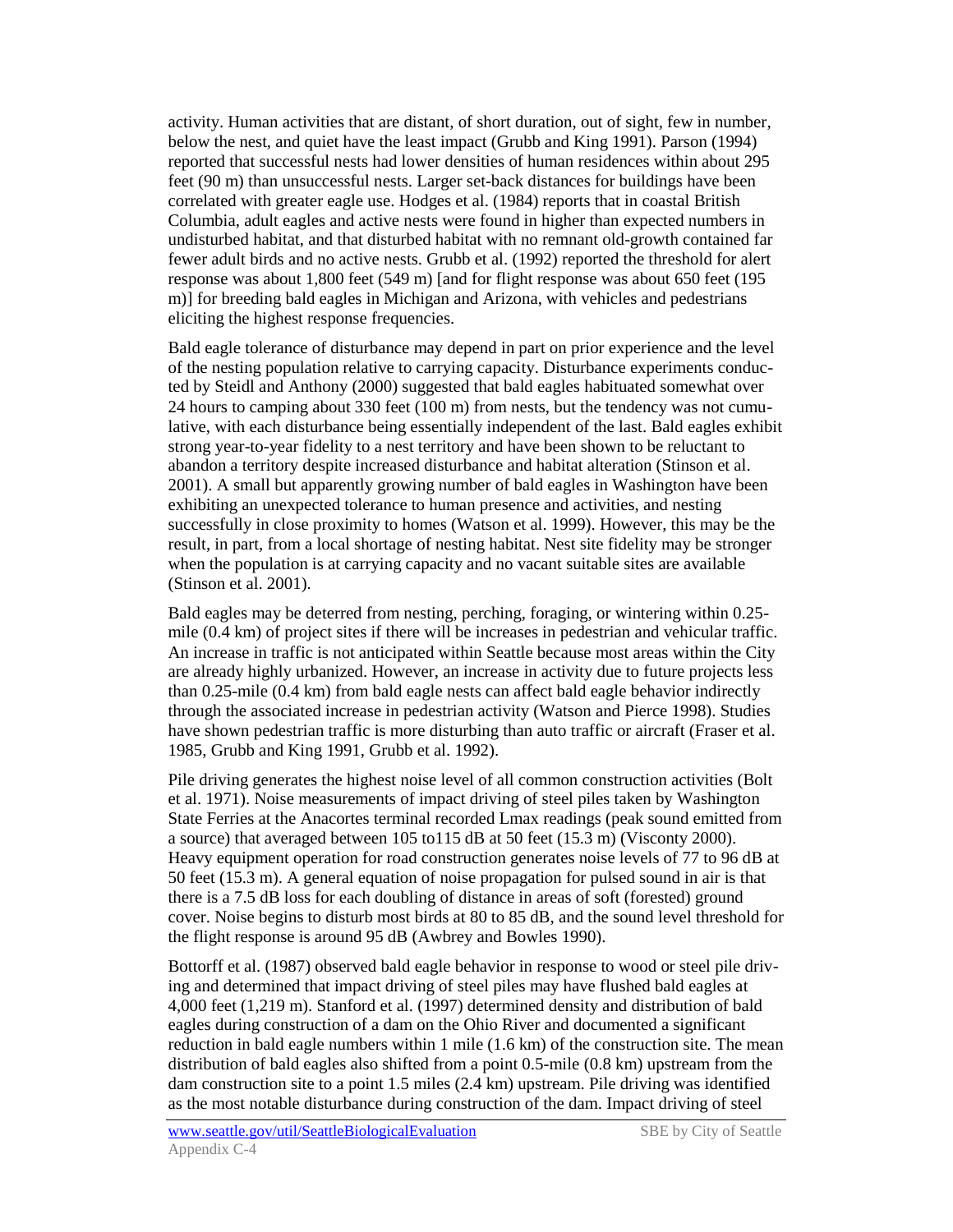piles could result in a flight response for any bald eagles within a 1-mile (1.6 km) radius of a project site.

Adequate incubation time and adult perch time near the nest were the best predictors of bald eagle nest success in Washington (Watson and Pierce 1998). Incubation time for bald eagles must be above certain minimum levels and without excessive exposure of eggs in order for embryos to grow and hatch. Exposed eggs weaken the embryos and reduce hatchability (Watson and Pierce 1998). Human or natural events that increase egg exposure by flushing incubating bald eagles for extended periods can cause embryos to die and nests to fail (Watson and Pierce 1998). Disturbance reduces the time bald eagles spend incubating, and decreased incubation time reduces nesting success. Pile driving within 1 mile  $(1.6 \text{ km})$  and any activity within 656 feet  $(200 \text{ m})$  of the nest during incubation could cause a flush response, which would reduce incubation time and may affect nest success.

After eggs hatch, Watson (1993) suggested that regular disruption by aircraft or other human activities could result in reduced attentiveness and nest failure due to reduced brooding and feeding of young. In Alaska, humans camping about 330 feet (101 m) from nests for 24 hours caused clear and consistent changes to behavior, including a reduction of 29% in the amount of prey fed to nestlings (Steidl and Anthony 2000). Pile driving within 1 mile (1.6 km) and any human activity that occurs within 656 feet (200 m) of the nest during the nestling period could result in reduced brooding and feeding of young, which could result in nest failure.

### **Habitat**

Assuming the presence of an adequate food supply, the single most critical habitat factor associated with bald eagle nest locations and success is the presence of large superdominant trees (Watson and Pierce 1998). The average life expectancy of nests is 5 to 20 years. Therefore, bald eagles need trees of similar stature located nearby to serve as replacement nest trees if a nesting territory is to persist (Stinson et al. 2001). Anthony and Isaacs (1989) recommended a 0.25-mile (0.4 km) primary buffer zone around nests to minimize the vulnerability of the nest area to blowdown from wind, fire, disease, and insect infestation. They also recommended against road building, hiking trails, and boat launches less than 0.25 mile (0.4 km) from bald eagle nests, based on their finding that such alterations or the associated human activities were correlated with reduced nest success. Habitat alteration that removes large trees and prevents their replacement could prevent bald eagles from nesting within 0.25-mile (0.4 km) of a project site.

Projects that result in permanent facilities or increased activity will result in increases in both noise and visual disturbance of bald eagles in any adjacent suitable habitat. Fraser et al. (1985) concluded that "Chronic disturbance results in disuse of areas of human activity . . . thus, human activities that chronically exceed the limits of eagle tolerances, may be considered a form of habitat destruction." Passive displacement may impact habitat that otherwise is undegraded. Passive displacement occurs when human use prevents eagles from using a site (Stinson et al. 2001). Passive displacement has not been widely investigated, but may be more prevalent and important than active disturbance that briefly affects birds (McGarigal et al. 1991, Anthony et al. 1995).

Loss of vegetation around the nests could have long-term negative impacts to the nests themselves by reducing protective screening. Watson and Pierce (1998) found that the presence of vegetation that concealed nests dramatically affected disturbance response. Removal of screening vegetation could expose nestlings and increase noise and visual disturbance of adults and juveniles.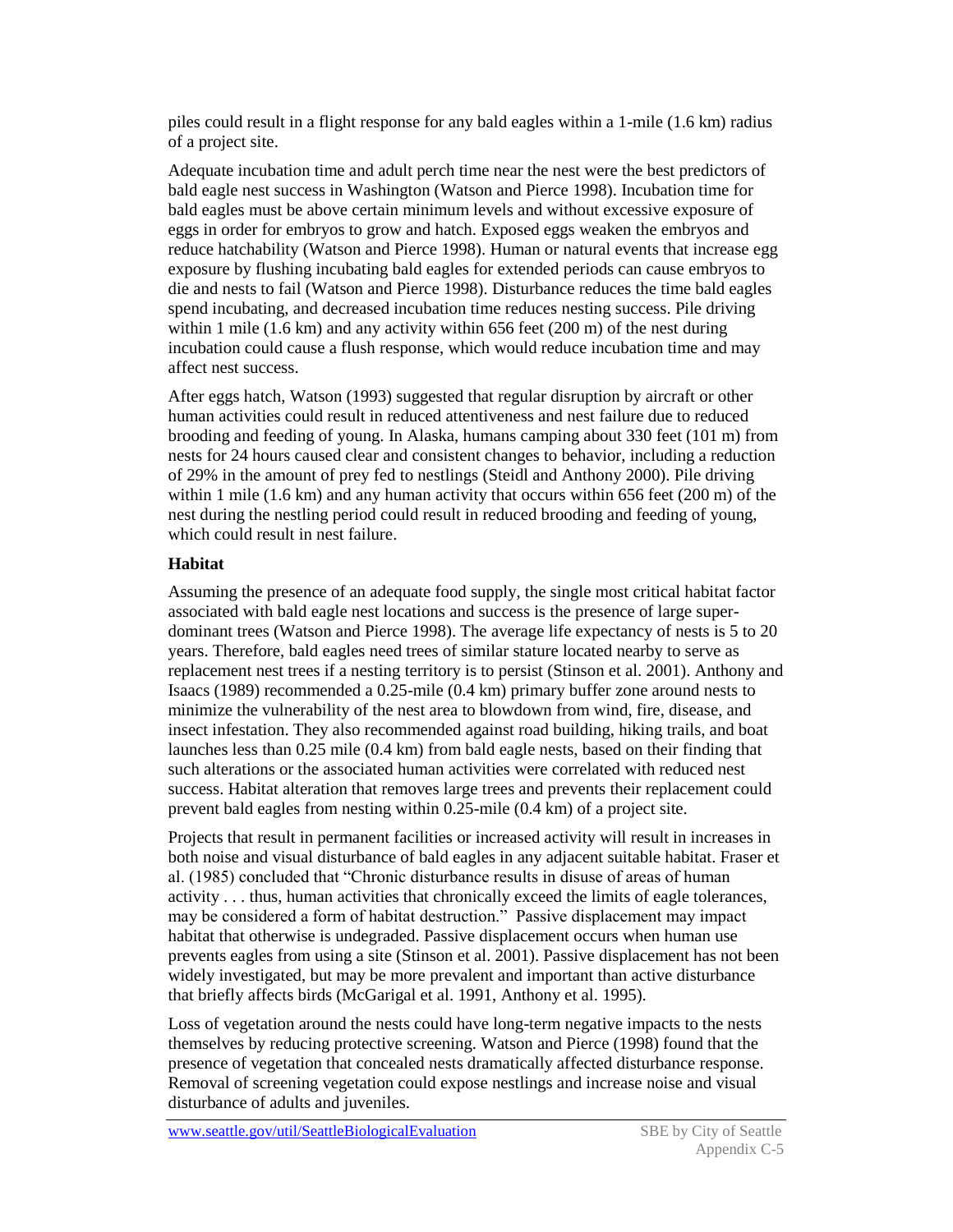### **Effects on Wintering Eagles**

#### **Disturbance**

Wintering bald eagles use all of the Seattle action areas. Disturbances that cause wintering eagles to flush can result in reduced food intake, increased energy expenditure during critical winter periods, and forced use of marginal habitat (Stalmaster and Kaiser 1997).

### **Habitat**

Bald eagles commonly use all Seattle action areas for foraging and nest in all areas except Elliott Bay and North Seattle/Puget Sound action areas. Nesting bald eagles exhibit consistent daily foraging patterns and use of the same perches as they do during the winter (Stalmaster 1987). Perch trees provide bald eagles with some security (Stalmaster and Kaiser 1998). Bald eagles most often forage close to shoreline perch trees (Buehler 2000).

The removal of perch trees from within 250 feet (76 m) of foraging habitat would reduce security and disrupt bald eagle foraging patterns during winter. The result would be reduced feeding and increased energy consumption for both adult and juveniles, which could lead to lower body weights and reduced survival (Hansen and Hodges 1985, Stalmaster and Kaiser 1998).

### **C.5 Permitting Process for Take of Bald Eagles**

The Eagle Act prohibits the "taking" of bald eagles, including their parts, nests, or eggs. Take under the Eagle Act is defined as pursue, shoot, shoot at, poison, wound, kill, capture, trap, collect, molest or disturb. Disturb has further been defined as to agitate or bother an eagle to a degree that causes, or is likely to cause, based on the best scientific information available, (1) injury to an eagle, (2) a decrease in its productivity by substantially interfering with normal breeding, feeding, or sheltering behavior, or (3) nest abandonment, by substantially interfering with normal breeding, feeding, or sheltering behavior (72 FR 31132).

The USFWS has developed a permitting process to improve management of bald eagles under the Eagle Act. Two types of permits are available to protect public safety and manage activities or projects that may disturb or otherwise incidentally "take" bald eagles or their nests, while maintaining stable or increasing populations. Permits will only be granted when they are compatible with this goal.

When the bald eagle was listed under the ESA, a permit was available to take eagles incidental to an otherwise lawful activity. But when the eagle was removed from ESA protection in 2007, there were no provisions for issuing permits under the Eagle Act for activities that could disturb or otherwise incidentally take bald eagles. The growing population of bald eagles could significantly curtail legal human activities if such permits were not available.

The first permit type may be issued only where the "take" – in this case referring to the disturbing, or harming of eagles – is associated with, but not the purpose of an activity, such as commercial or residential real estate development. The second permit type governs removal of bald eagle nests under limited circumstances, including removal of nests that create safety concerns on or near airports. Deliberate killing of eagles will not be allowed under either permit types.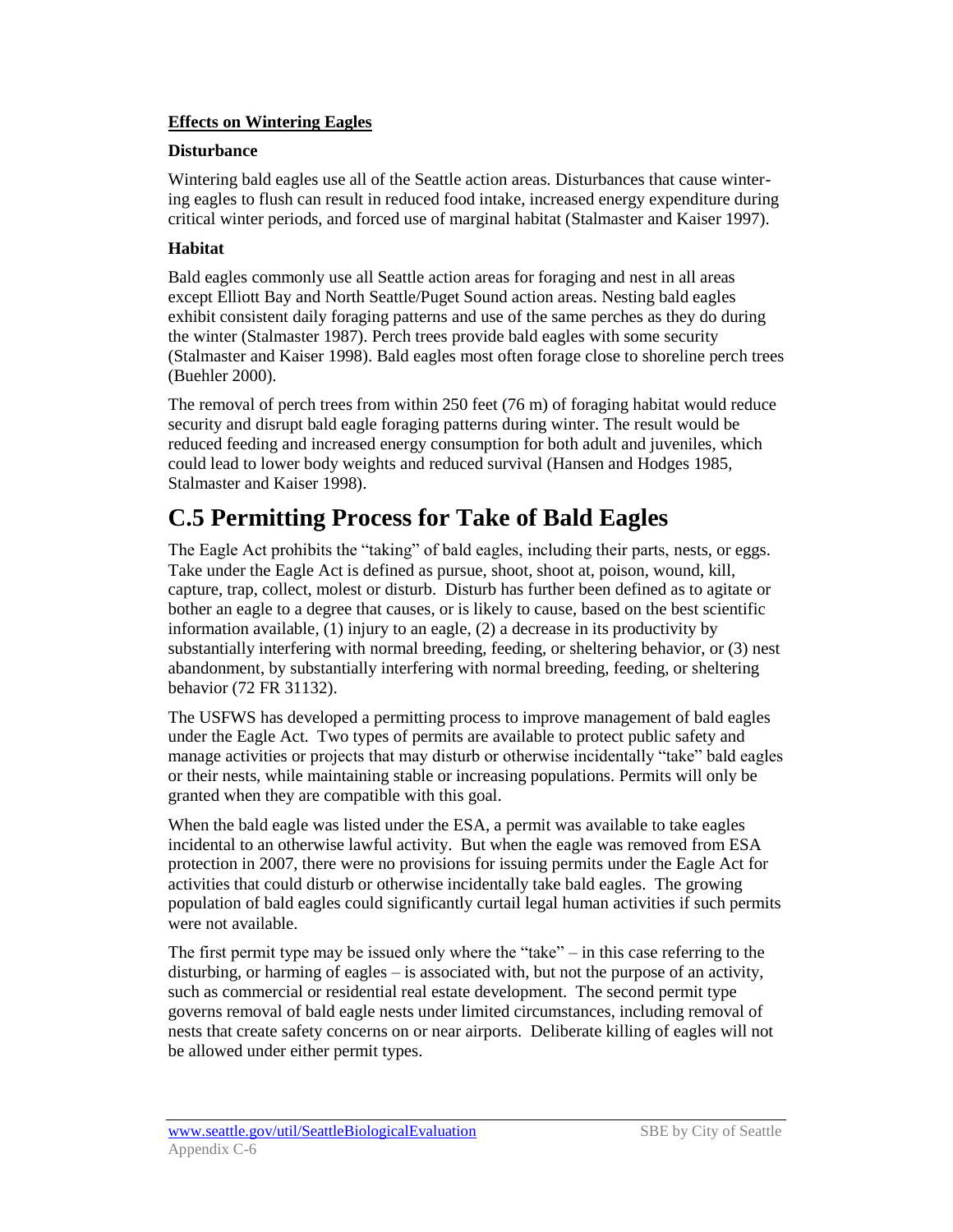Any person or entity carrying out activities that may result in take as defined in the Bald and Golden Eagle Act will need to obtain a permit through the USFWS. The permitting process will occur directly between the City of Seattle and the USFWS.

# **C.6 Permit Process**

If your project will involve construction near a bald eagle nest or roosting tree, a permit may be needed if the project will disturb eagles. The following are general guidelines for determining whether a project may disturb bald eagles.

- 1. No known bald eagle nest trees, perch trees, or roost trees will be felled or modified.
- 2. Suitable bald eagle habitat will not be removed within 0.25 miles (approximately 400 meters) of nest or roost sites.
- 3. Potential eagle perches (large snags, dead top trees or other suitable sites) within 0.5 mile (800 meters) of nests or roosts will not be felled.
- 4. Work activities will not take place within 330 feet (approximately 100 meters) of active nests/roosts that are <u>out of line of sight</u>, or within 660 feet (approximately 200 meters) from nests/roosts that are in the line of sight during periods of eagle use, unless surveys demonstrate that the nest or roost is not being used. Critical nesting periods generally fall between January 1 and August 31. The wintering period is October 15 through March 15.
- 5. Pile driving, both impact and vibratory, will not occur within 0.5 mile (800 meters) during the active breeding season (January 1 through August 31) when active nests are in line of sight, and 1.0 mile (1.6 km) when nests are out of line of sight.

For projects that do not meet the above guidelines, a permit from the USFWS is needed. Applications for permits under the Eagle Act can be found at the USFWS's website at:

For permits regarding the disturbance of bald eagles: [http://www.fws.gov/forms/3-200-](http://www.fws.gov/forms/3-200-71.pdf) [71.pdf.](http://www.fws.gov/forms/3-200-71.pdf)

For permits regarding the removal of an eagle nest: [http://www.fws.gov/forms/3-200-](http://www.fws.gov/forms/3-200-72.pdf) [72.pdf.](http://www.fws.gov/forms/3-200-72.pdf)

Send application to the: U.S. Fish and Wildlife Office Migratory Bird Regional Permit Office 911 N.E. 11th Avenue Portland, OR 97232-4181 Phone #: (503) 872-2715

# **C.7 Bald Eagle Work Windows**

To minimize disturbance and harassment of bald eagles, the following work windows should be followed. Determine the distance from the nearest point of the project to the location of documented bald eagle nests, roosts and foraging habitat (Table 4-3).